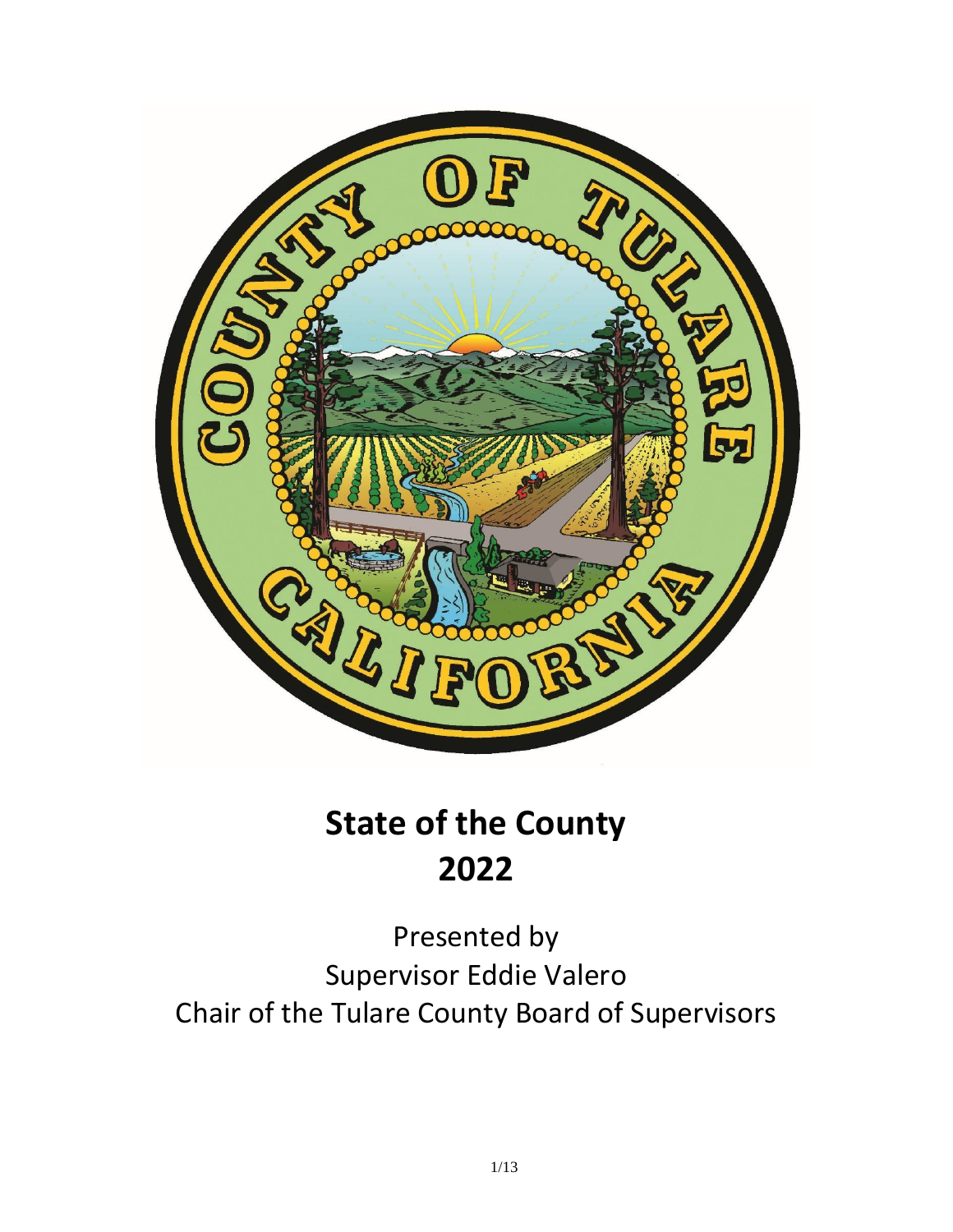## **INTRODUCTION**:

Welcome to the 2022 State of the County! These past few years, together, we've had to build community, commitment, and connection. And, despite the uncertainty, I believe this year brings greater resilience, resolve and respect – because of where we've been and because of where we are going.

Your investment in this county is palpable. And, you clearly showed this during times of great trouble when the public was forced to pause. We united in the struggle, yet we hurt when division struck, too. We owe you a sincere dept of gratitude for your frontline work and for your promise to the nearly 465,000 people of this County. The fruit of your labor is our greatest harvest and our county's collective future. We are definitely stronger together!

Before I start, I'd like to acknowledge my colleagues on the Board of Supervisors. Vice Chair and District 5 Supervisor Dennis Townsend, District 1 Supervisor Larry Micari, District 2 Supervisor Pete Vander Poel, and District 3 Supervisor Amy Shuklian.

Community, Commitment, and Connection are the central features of this year's State of the County address. Our county has become an all-hands-on-deck county because we have worked to put you, our people of Tulare County, front and center in all that we do. We have been fiscally prudent, committed to our employees, and supportive of infrastructure projects that help us pave the way for more resources and opportunities. Today's message is a reflection of this hard work.

Currently, the total County budget is \$1.6 billion and, of this amount, our General Fund is nearing \$1 billion for the first time in our history. Because of our thoughtful management of funds, the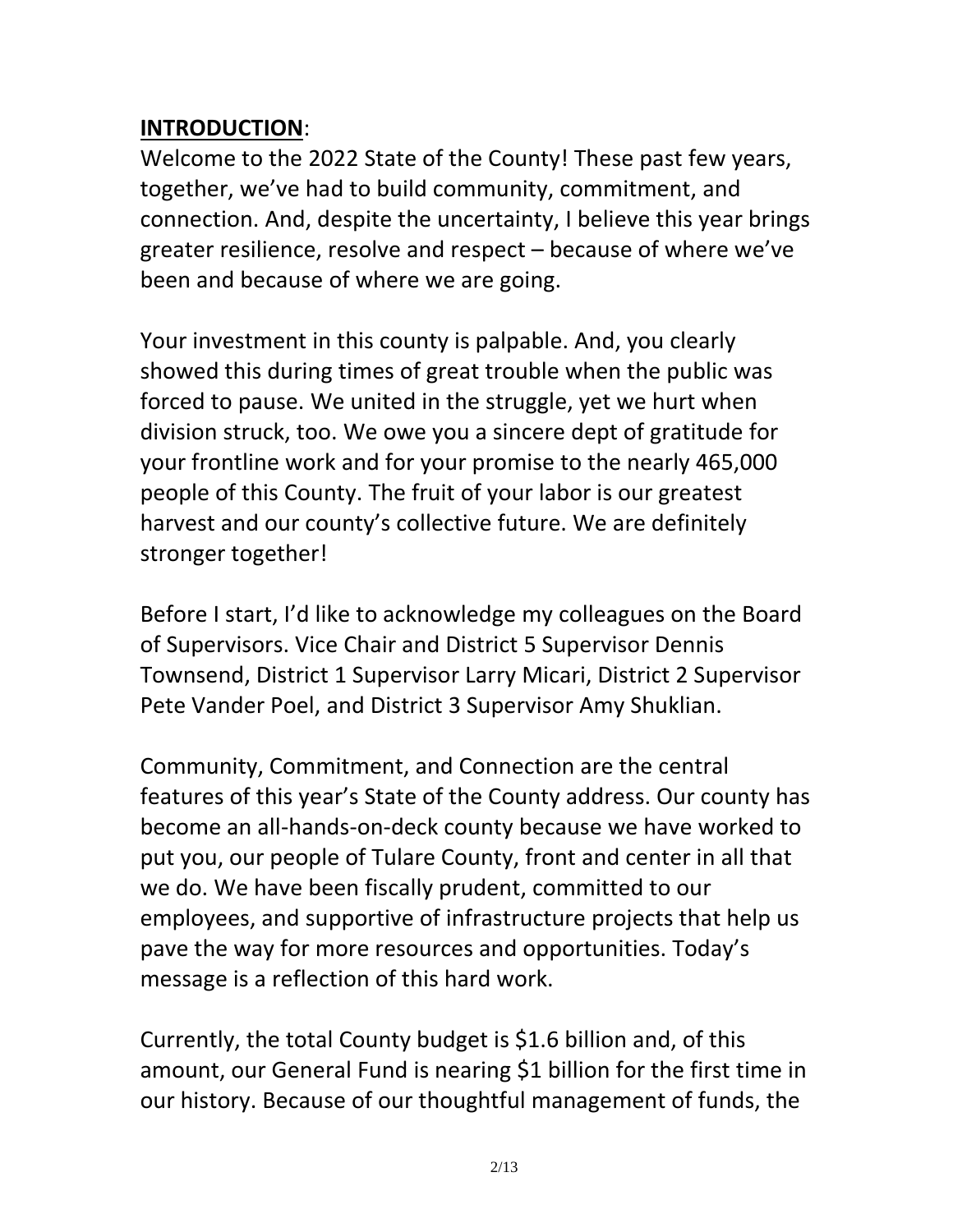County is in a fiscally strong position -- we can invest in important priorities today while also ensuring that we can confidently face the concerns of the future.

Some significant, notable investments this year include:

**County Fire:** The County appropriated \$30 million toward fire department operations this year, which includes funding for thermal imaging cameras, handheld radios, administrative vehicles, swift water rescue boat and vehicle, and a trailer. We have also recently purchased several new fire trucks.

**County Improvements:** The County regularly reviews the condition of our roads and ensures that we are directing money to the areas of greatest need. This fiscal year's appropriations to County Roads include funding for the County Transportation Improvement Program which identified 47 projects specifically for the improvement and maintenance of County transportation infrastructure.

Thanks to efforts by the Resource Management Agency, we built bridges, we fixed roads to revitalize our small communities, and rehabbed over 20 miles of road to facilitate our farm to market economy.

Our new Transit Operations & Maintenance Facility, which opened in September of 2021 increased County capacity from north to south, east to west. This 26,000 square foot facility includes administration spaces as well as a dispatch and operations center for TCAT vehicles.

We permitted 7 solar projects in 2021. Including a 3,600-acre solar farm near Ducor with enough solar panels to produce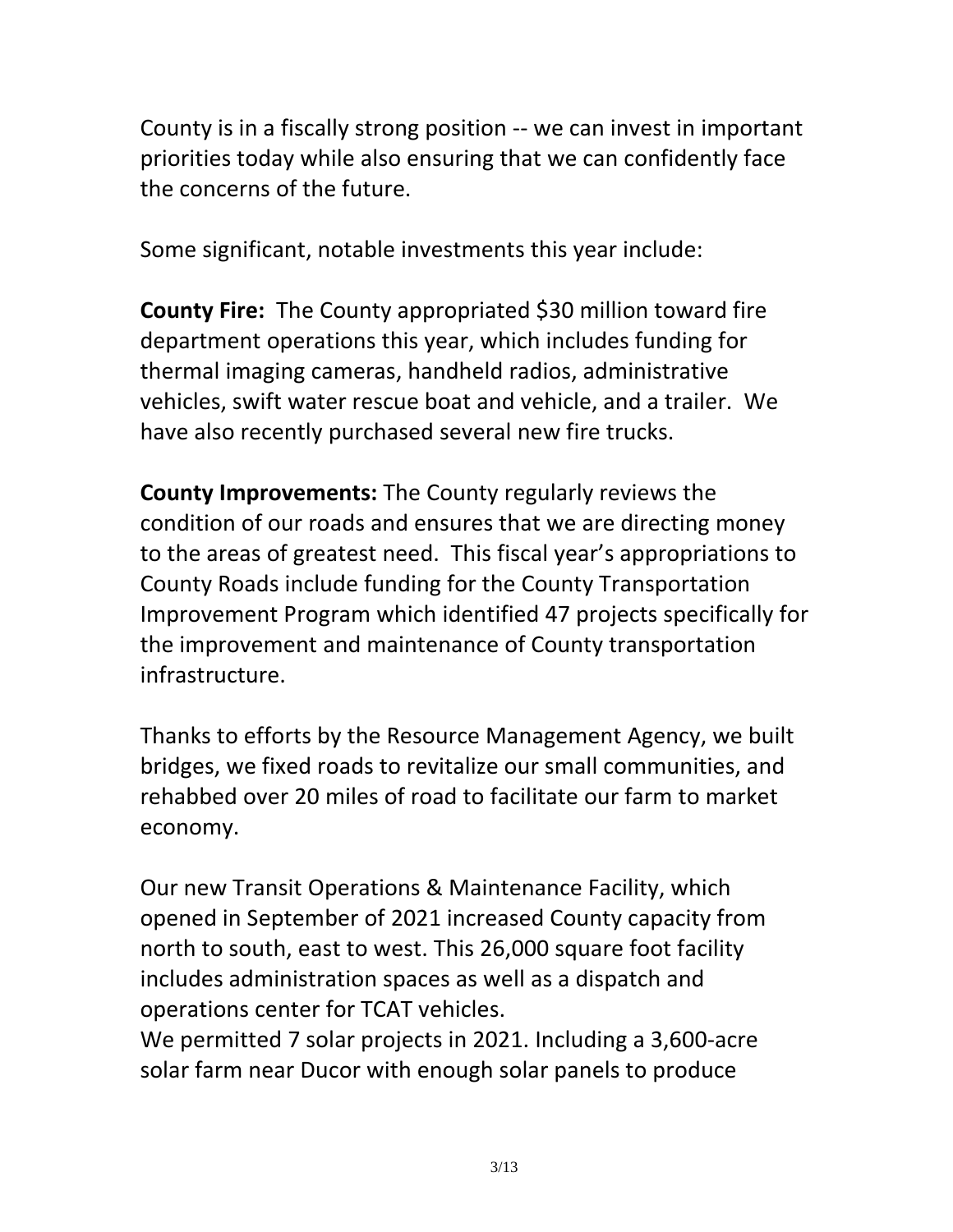enough clean energy to provide 100% of the power needed for 180,000 homes each year.

And this is definitely a need, given the growth of our housing stock in Tulare County, as we approved or completed several housing developments in 2021. For example, there have been many units built in Goshen with more on the way. Smee Homes is set to break ground on a new development and Quest Equity is approved for an additional 200 lots. Moreover, we have approved conditional use permits that will bring in affordable permanent housing – 52 modular homes in Goshen, 16 units in Pixley with 13 more on the way and 40 units planned for Orosi.

As our communities expand, so does the need for access to basic utility services, and we've been right there to secure these essential services, like with the new housing development in Strathmore which just received approval to connect to existing water and sewer systems.

New houses are nothing without hardworking individuals and families to fill them and make them a home. Which is why I'm proud to report that Tulare County applied for, and received, a grant of up to \$600,000 to provide mortgage and utility assistance to low-income household affected by Covid. The county continues to be committed to fighting homelessness and providing more housing.

**Capital Improvements:** The County continues to invest in our buildings and properties. Funding has been committed to the acquisition of a new substation in Porterville, renovation of several fire stations, and the construction of a new library in Springville. In years to come, we will be constructing a new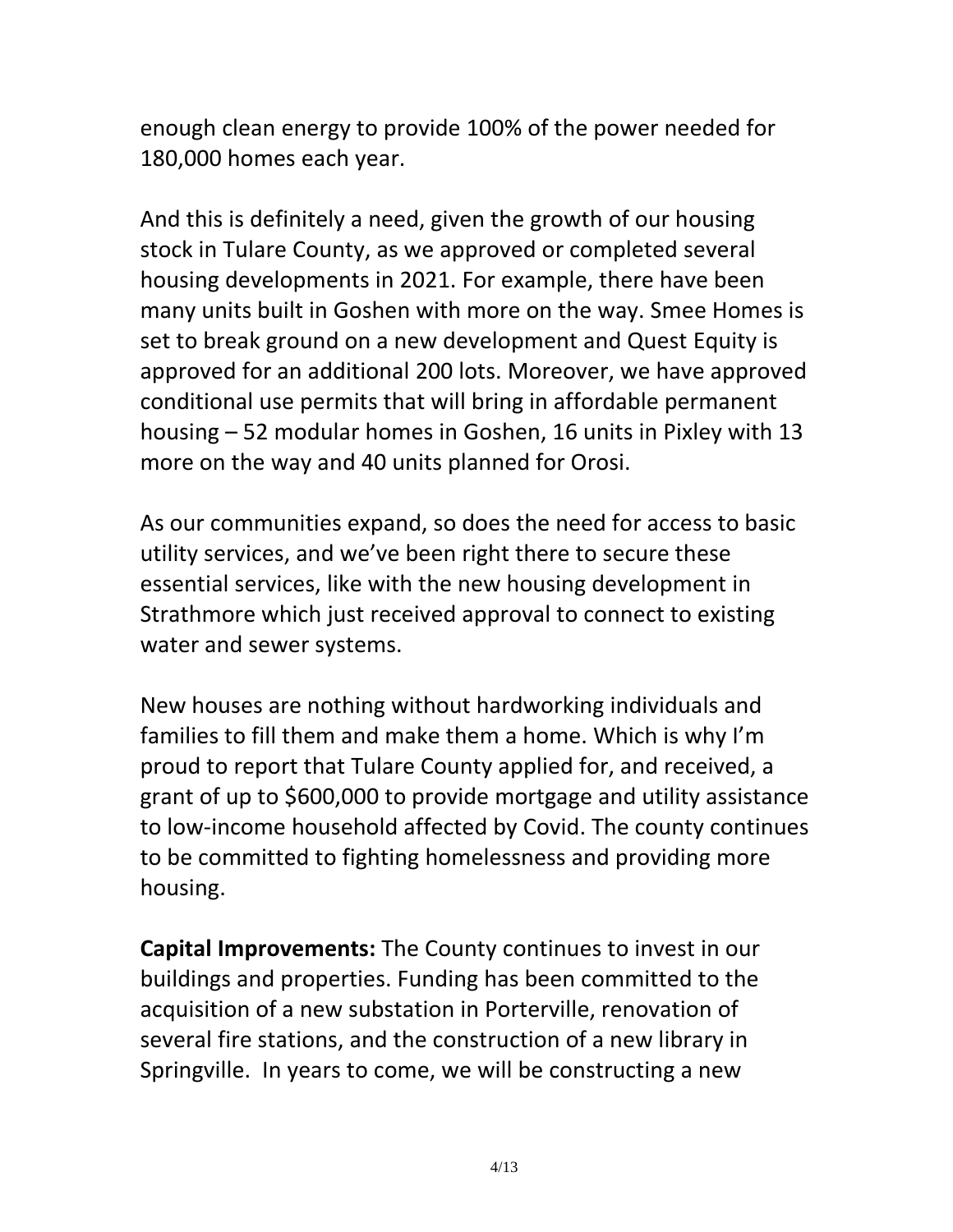programming facility at Sequoia Field Airport for the Sheriff's office.

**American Rescue Plan Act (ARPA):** The County received \$90 million to respond to the COVID 19 pandemic. \$50 million is allocated for public health response, \$15 million for water infrastructure, \$8 million for County Parks, and \$4 million for local industries impacted by the pandemic. In addition to these allocations, in an effort to continue our commitment to addressing homelessness, the Board also ensured that money would be available to support permanent and temporary housing opportunities.

**Emergency Response:** \$2 million was set aside to assist with the SQF Complex Fire recovery and to be available for future emergencies. Recognizing the extreme impacts posed by years of ongoing drought conditions, the County is also setting aside \$2 million for future needs to respond to drought impacts.

Other investments include \$3 million allocated to the Public Agency Retirement services fund to be available for future retirement cost increases and \$2 million to be spent on technology infrastructure projects.

## **COVID ACKNOWLEDGEMENT**

If there's any bright side to a multiyear pandemic, it's the opportunity to showcase in year 2 what we learned in year 1, to go on the offensive rather than defensive. The Community Care Coalition was Tulare County's offensive unit in 2021.

The CCC was established in April of 2020 in response to the outbreak of the COVID Pandemic, to combine resources, response and planning efforts throughout the County. Various partners ran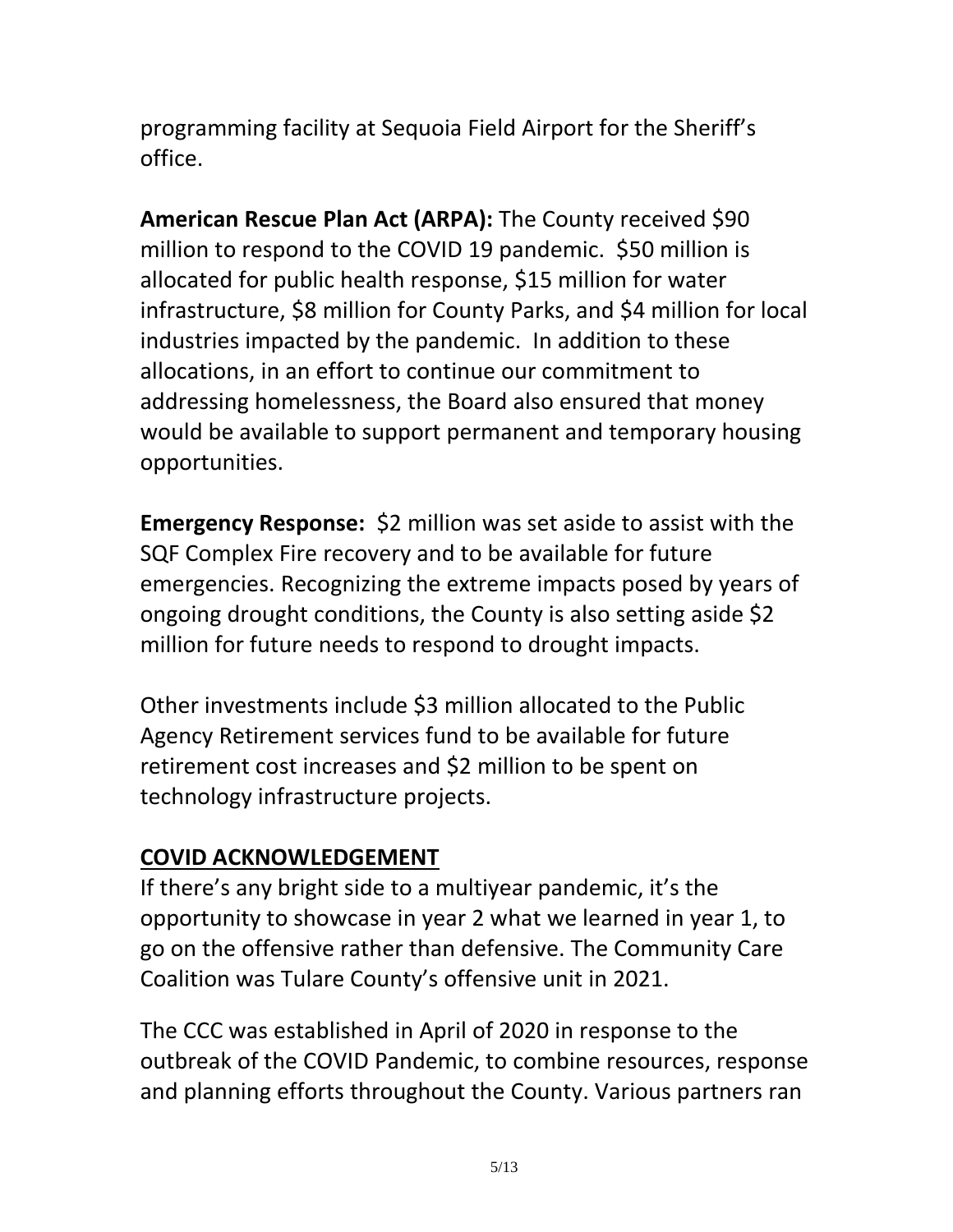the spectrum of services – all working together to provide outreach and distribution related to rental/mortgage and utility assistance to testing and vaccine efforts to food assistance and distribution and so much more. What an astonishing collaborative effort!

Once vaccines were developed, the County provided the resources for those who requested them. Every community had access to a vaccine clinic, and every individual had the opportunity to get a vaccine and/or vaccines if they so desired. All in all, our Public Health Department administered 538,548 vaccines in Tulare County during 2021.

We owe a nice big round of applause to every healthcare/healthcare adjacent employee and volunteer who made this massive effort to protect and provide for our communities, a reality.

Every mountaintop does come with its valley lows, too. And, unfortunately, the pandemic claimed roughly 1,500 lives of Tulare County residents. No death is just a number. This morning, I ask that you join me in a moment of silence to honor the lives we lost.

Thank you.

Not only is Tulare County committed to meeting the moment, but we are also committed to building momentum for all. Nowhere is that more clearly exemplified than our work done, and the services provided, through our county departments.

**HHSA:** HHSA worked diligently to get our Roomkey projects up and running during the pandemic. And they found temporary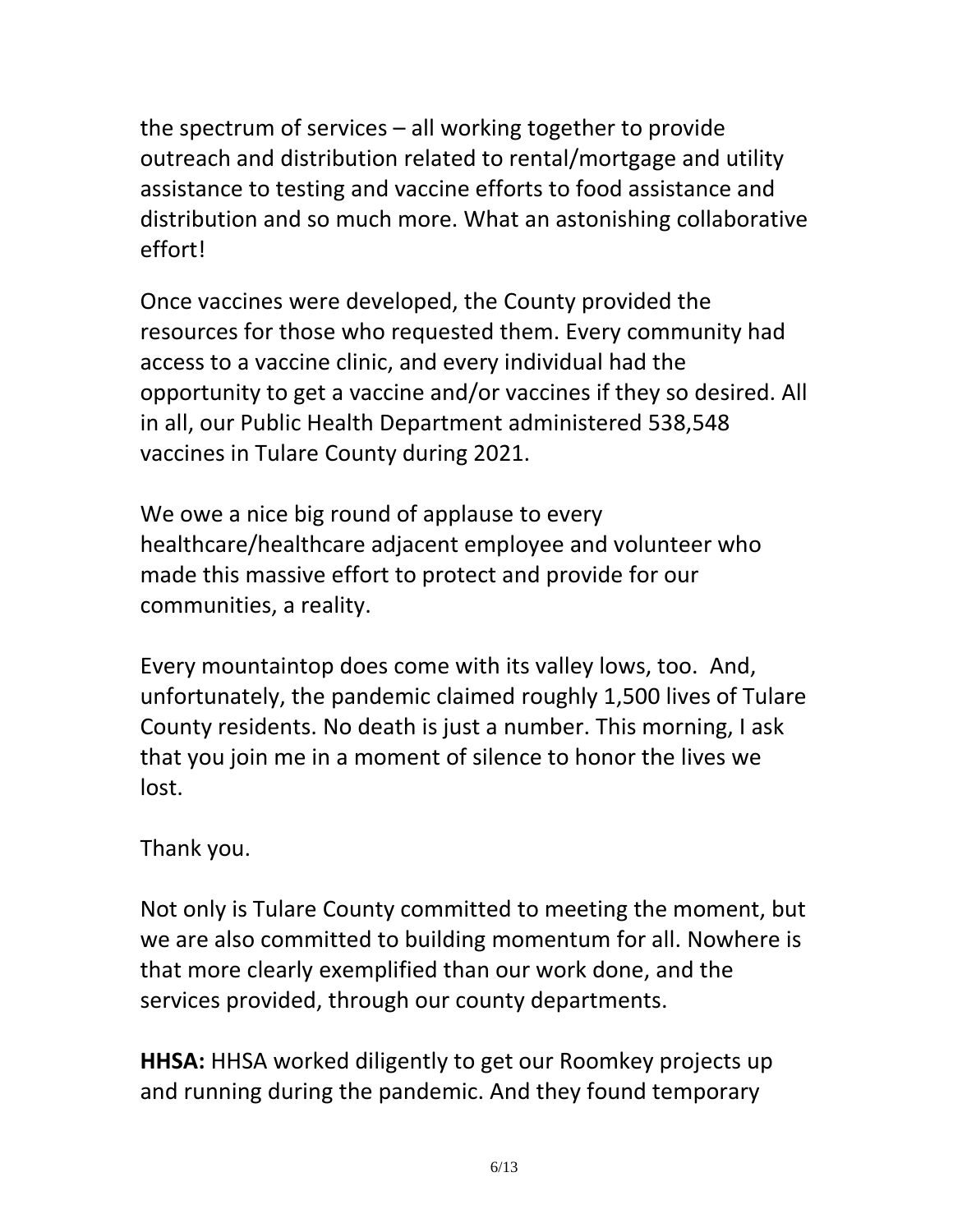shelter for homeless families who had been blindsided by unemployment, and other COVID induced struggles. We got them off the street and onto the road to recovery; on the road to a permanent home, steady employment, and financial stability. Of their own generosity our communities banded together to provide families with clothing, toys, furniture, toiletries, and in one case, a car complete with a year of free repairs and auto insurance. Talk about life changing momentum! Efforts started at the county are connected and strengthened by our communities.

**CarePortal:** This connection is so powerful we decided to partner with a nonprofit whose sole purpose is to connect our faith based organizations with the needs of the community around them. CarePortal launched in 2021 and has served over 200 children, fulfilled over 80 requests for support and provided an \$87,088 economic impact to our community.

**Adult Services:** From families and children to our seniors in need, no one was forgotten. Adult services was able to purchase and distribute 93 ipads to seniors isolated from their families due to the pandemic. These iPads, along with a free data plan and training, allowed seniors to see and hear their loved ones from the safety of their own home. Additionally, our various meals on wheels programs ensured that our seniors were well nourished as they weathered the worst of the pandemic on their own. These services were and are crucial for our senior Tulare county residents mental and physical health.

**Mental Health Diversion Program:** In 2021 Tulare County implemented our Mental Health Diversion Program with the Superior Court, offering individuals struggling with mental health issues and alternative to the traditional jail house. These individuals received expert treatment to mitigate their entry and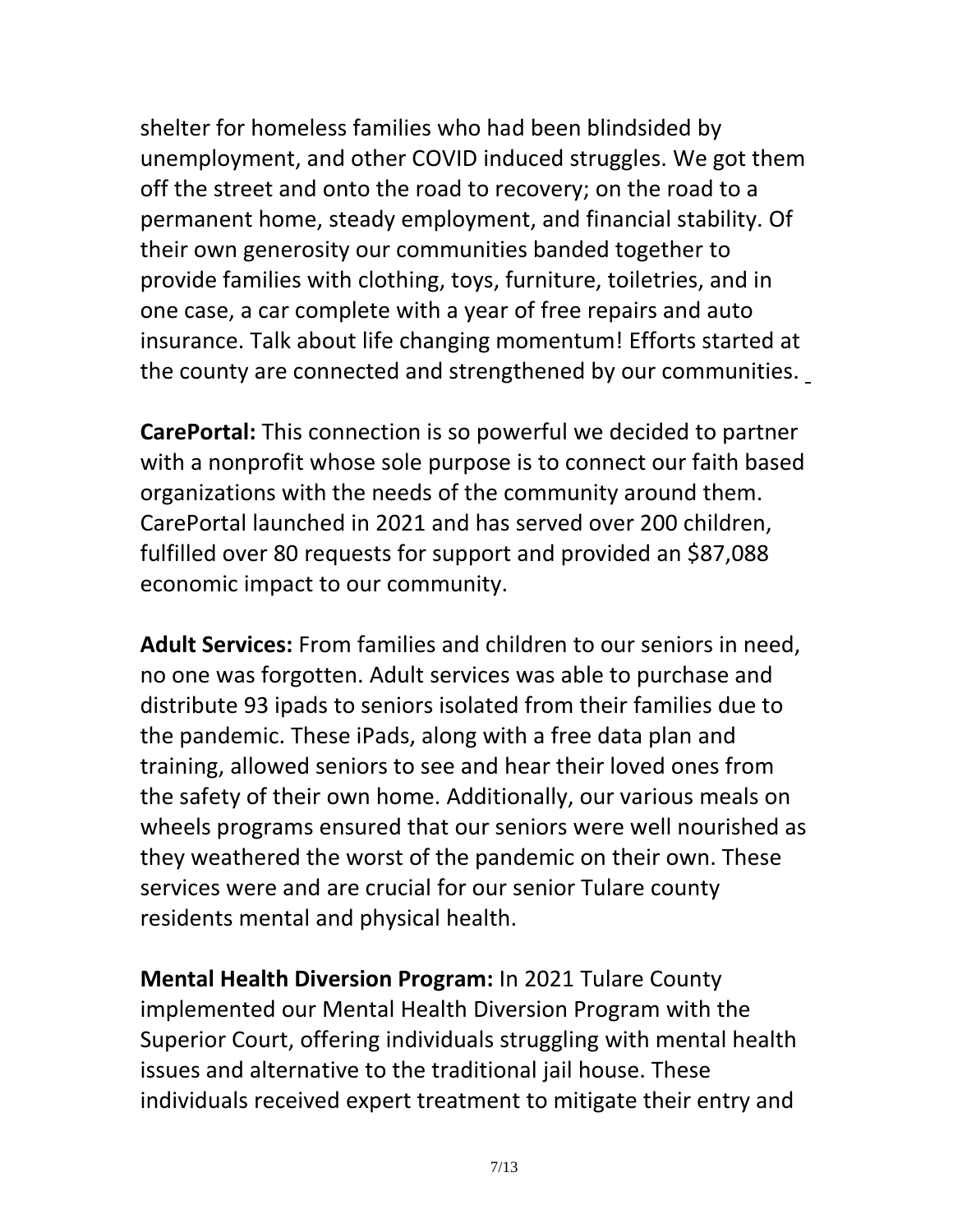re-entry into the criminal justice system. 24 hours a day 7 days a week they receive supervision, medication, treatment, and individualized care to assist them in their recovery process. Our behavioral health treatment teams assist patients with objectives such as enrolling in school, obtaining employment, improving social and familial relationships, and eventually moving into independent living. This all hands on deck effort means even the public defender him/her self makes visits to individual patients to encourage them along the way.

**State of the Art County Public Health Lab:** the Tulare County Public Health Laboratory (TCPHL) performed genomic sequencing to detect emerging variants and address variants circulating the county. Our county was one of the first in the state to utilize this technology.

**Animal Services:** Let us not forget our furry friends during these trying times. While they may have escaped the worst of the pandemic, they found themselves in the middle of another terrifying situation. The KNP and Windy fires resulted in 185 animals needing temporary shelter. Our animal services team evacuated animals large and small and partnered with the International Agri-Center, the Woodlake Rodeo, and local shelters. In October of 2021 Animal Services conducted a soft opening of a brand-new veterinary clinic and welcomed Dr. Alexandra Myhal to our team. This new clinic will increase our capacity to conduct spay and neuter surgeries, several limb amputations, lifesaving wound repairs, various splint placements, and other medical procedures. I'd like to mention our animal save rates because the numbers are nothing short if incredible. We are at a 89% save rate, up from 63% in 2018, and a mere 22% in 2013. On behalf of all animal lovers out there, I extend a great big thank you to our animal services agency.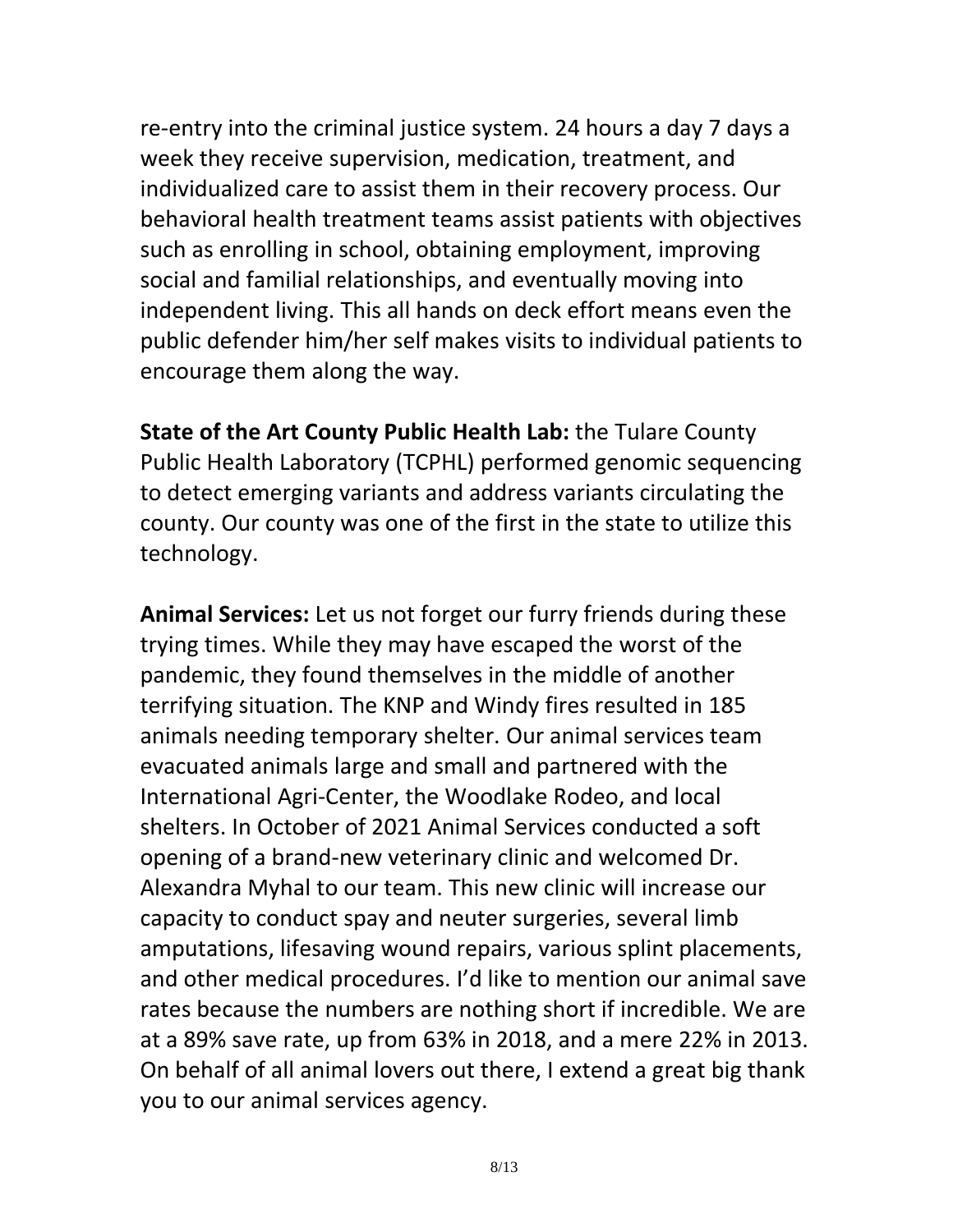**GSA:** We completed construction on a co-located emergency dispatch facility for the Sheriff and Fire Departments in October 2021. This modernized facility is located within the Sheriff and Fire headquarters and will serve as the center for emergency dispatch for both departments.

Last year our Sheriff's department continued their stellar youth outreach programs in the County. Over 300 children participated in the Sheriff's flag football league and another 250+ took advantage of the basketball league. And in 2021, it launched the new Mobile Rec Center in order to directly reach communities with limited services and to make face-to-face contact with those communities in the most positive way possible.

While our Sheriff's staff make meaningful connections with the next generation, our Fire department turned their attention to fire resiliency and mitigation efforts. Our Fire crews completed tree removal projects this past year to provide our communities with safe travel corridors and protection of public infrastructure. Similarly, our GSA department also trimmed and removed hazardous trees at our various park sites and cleaned up damage done by the SQF Complex fire at Balch Park in time for its reopening in 2021.

I am thrilled to share once again that our parks will be receiving a funding allocation of \$8 million for improvement projects, including water systems, arbors, benches, and more! Our public parks have served us well over the years and its high time we show them the love they deserve. The parks loved us during the pandemic, too, as they were a place for partnerships and community – hosting COVID-19 resource events up and down the county.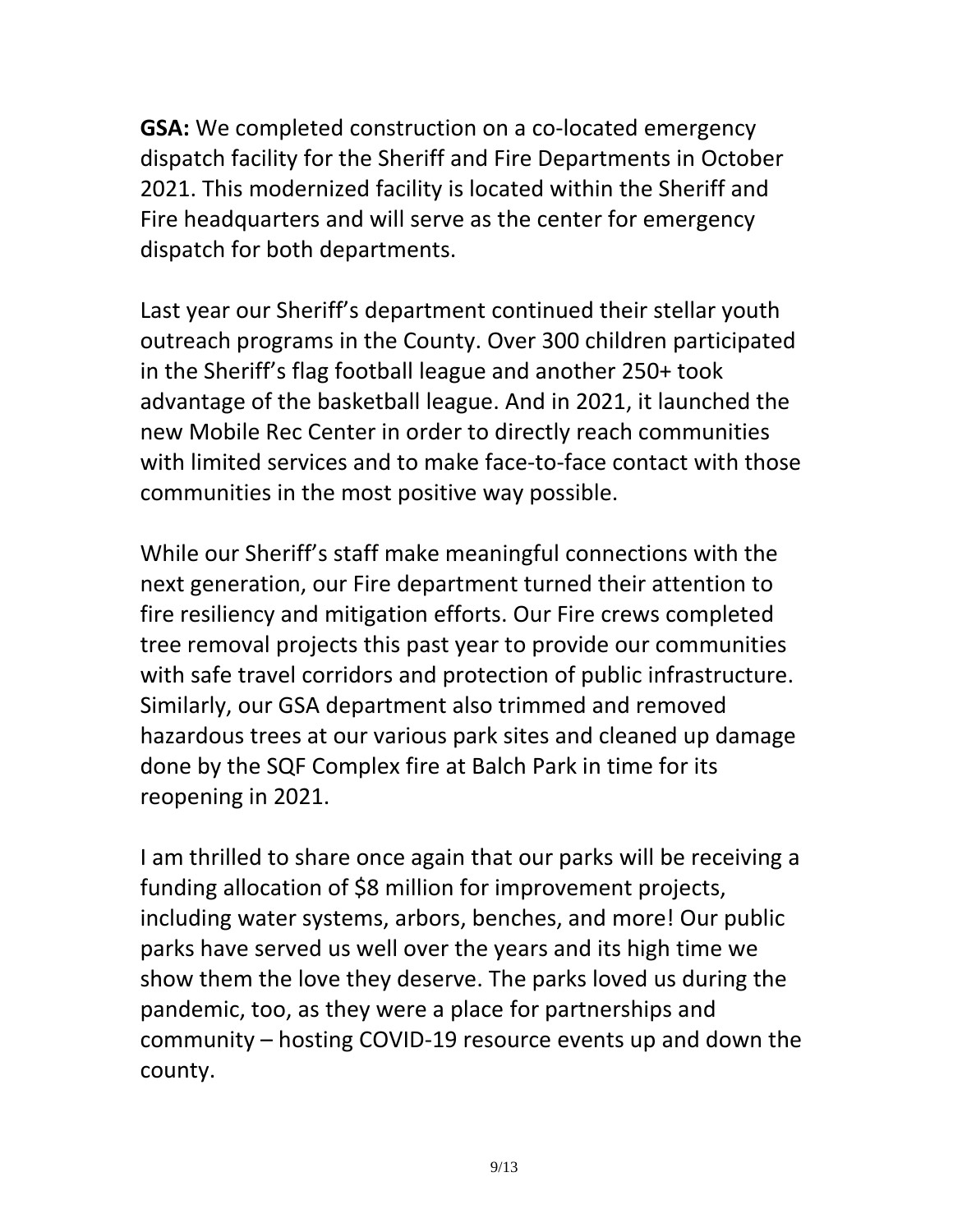**AG:** For example, it was all hands-on deck when it came to COVID-19 response in 2021. Organizations that you might not expect were on the front lines giving our communities the tools and supplies to weather the storm. Our Tulare County Ag Commissioners department worked right alongside many other county agencies to assist in distributing PPE in the forms of masks, face coverings, hand sanitizer, and other products to farm workers, agricultural businesses, and various other essential workers – both in the fields and at community-wide events.

In 2021, we had the arduous task of completing our redistricting map. We had excellent work done by our CAO and Clerk's Office, in addition to our I.T department and supporting staff during the once in a decade struggle. 24 meetings totaling a whopping 48 hours, 370 individual participants, 26 unique organizations, 770 hours of preparation by 11 staffers, all to ensure that you, the good people of Tulare County, are accurately and equitably represented by us, your Board of Supervisors. The 12 am quitting times were all worth it in the end, and the good work we did was used as a positive example statewide.

**Probation:** Another department highlight is that of our Probation Department with its newly opened "Connections" facility. It is designed to serve youth, adults, and families by providing mental health, education, vocational training, as well as drug and alcohol recovery services all at one convenient location. 13 community partners have banded together to provide no cost services to clients on probation looking to reestablish a meaningful connection with the community around them. This facility truly embodies community, connection, and commitment. Another innovative commitment by a department is that of Tulare County Registrar of Voters.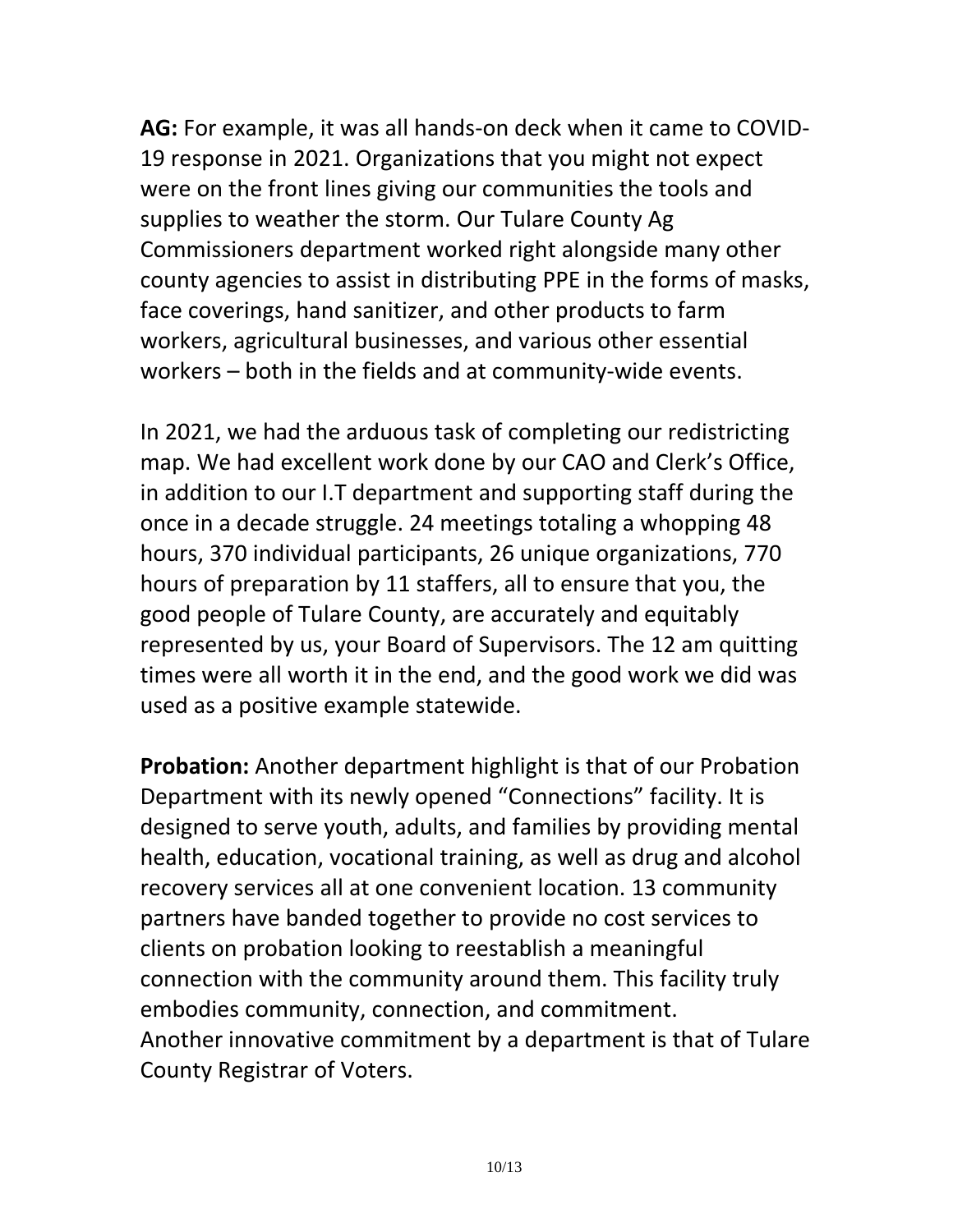**Registrar of Voters**: With an election looming. I want to highlight the work done by our registrar of voters to bolster election integrity. California participated in the Geo-Enabled Election Project whose aim was to strengthen the accuracy and reliability of America's electoral system and to increase voters' confidence that their voices are being heard in each election. We are ensuring that voters are placed in the right voting district, receive the right ballot, and vote in the right electoral contests. Here in Tulare County, we do all that we can to ensure our elections are honest, accessible, and representative.

All in all, we are a county on the move. And, we, as a Board, have been tasked to protect the health and well-being of you, your families, friends, neighbors, and the entire County. Although we did not have a rule book to follow, we worked tirelessly to meet our every-changing goal posts every time.

As I draw to a close, I want to set our eyes on what lies ahead. The work is never done here in Tulare County, because we continually press forward to new horizons.

Just last week our county entered into a Master Stewardship Agreement with the USDA, and the Forest Service, for a 20 year term to document the cooperative efforts between the parties for the care of our national treasure, the Sequoia National Park.

Seeking to leverage technology to better serve the public, the Assessor/Clerk-Recorder is actively involved in a data conversion project that will usher in a modern property tax computer mainframe and convert the department's workflow to a paperless system. The new web-based system will allow the Assessor, the Auditor-Controller, the Tax Collector-Treasurer, the Clerk of the Board and all taxpayers to access county property tax information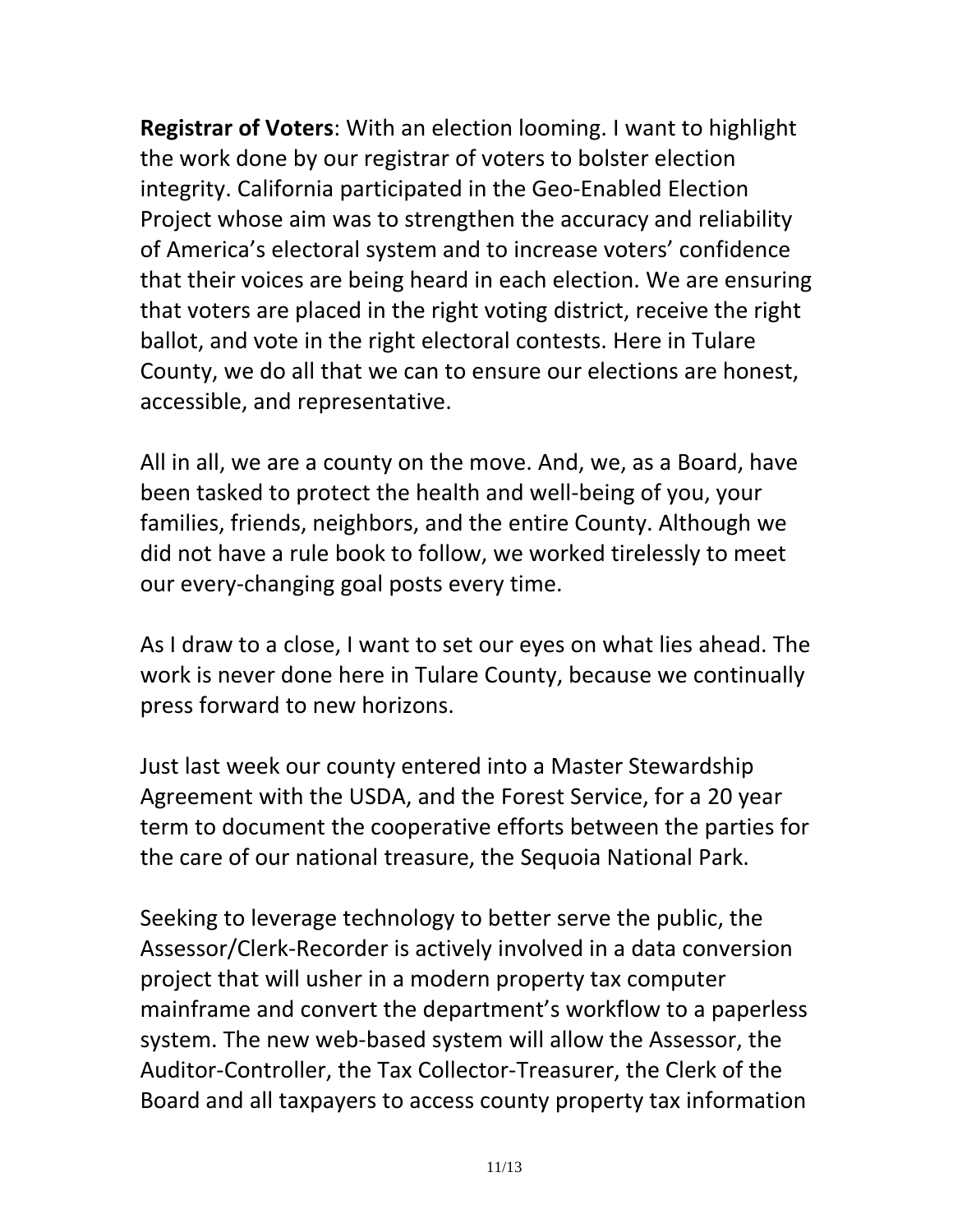accurately, efficiently and securely. The system is scheduled to go live in July. And, yes, an easier way to retrieve your taxes! (Laugh)

At the start of this year, we broke ground on the \$187 million construction project to fix the Friant-Kern Canal and restore its conveyance capacity to help support our local communities and farmers weather California's evermore frequent and harsh droughts.

The County has a strong focus on water issues and improving access to water in rural communities. The County is in the final stages of working with the Water Resources Control Board to serve as the Administrator for the water system in East Orosi. As Administrator, the County will work to improve the water distribution system and regionalize the system for improved operations and system health. The County continues to also partner with other water districts, such as working with the Yettem-Seville Community Services District to complete an intertie to connect the two community water systems and improve the water supply and access for residents. In addition, the County is partnering with other water agencies on thirteen projects using ARPA funding to increase drought resiliency and water security for communities in all corners of the County.

In conclusion, the State of the County is strong because of the people who are in it. We are all committed, community-driven and connected and, as a result, continue to establish one big county family. When faced with highs and lows, we muster through the storm. From our residents, businesses, libraries, and schools to our frontline workers and first responders, to our healthcare professionals, our teachers and our veterans – we are a community that is resilient, steadfast and renewed. Let's all press forward, together, and let's all lead with love. Thank you for